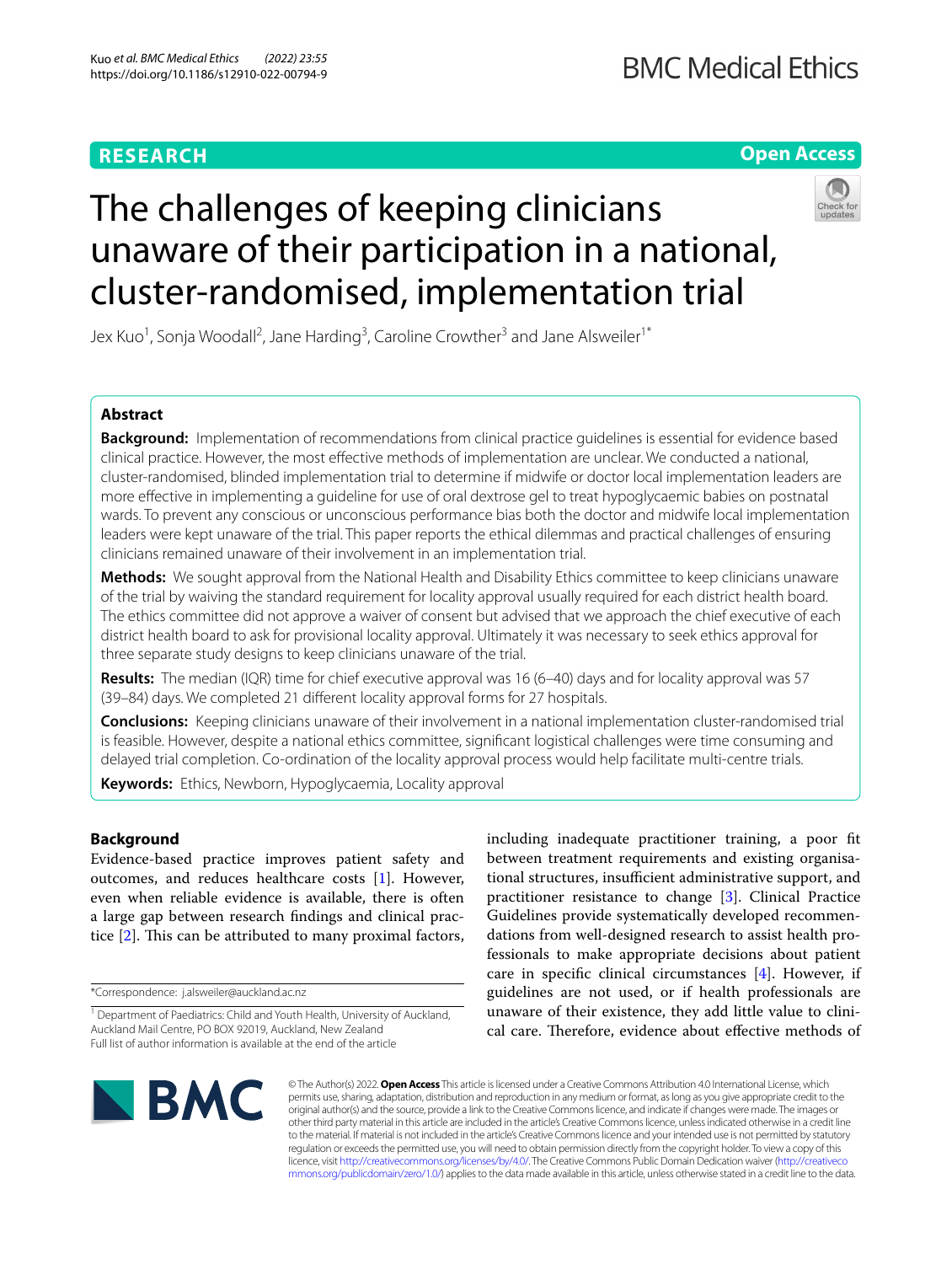implementation of Clinical Practice Guideline recommendations is important to increase evidence-based clinical practice [\[5](#page-6-4), [6\]](#page-6-5).

Implementation science investigates efective strategies to implement Clinical Practice Guideline recommendations [\[7](#page-6-6), [8\]](#page-6-7), which often occurs at a hospital rather than an individual level [[9\]](#page-6-8). In randomised trials of implementation strategies, clinician practice is being assessed, and thus awareness of the trial could modify clinicians' behaviour and afect the outcome of the trial, known as the Hawthorne effect  $[10]$  $[10]$  $[10]$ . These trials therefore may require clinicians working at a hospital to be kept unaware not only of the intervention to which their hospital has been randomised, but of the existence of the trial itself [\[11](#page-6-10)]. However, clinicians not being aware of their participation in a trial raises ethical dilemmas.

Ethical approval, a key principle of medical research [[12\]](#page-6-11), is usually overseen by an independent committee, consisting of medical researchers, consumers, legal experts and indigenous health representatives. In many countries, in addition to an ethics committee reviewing an application, each participating institution e.g. hospital also has to give approval for the research to be undertaken at that site  $[13]$  $[13]$ . Clinicians are often intimately involved with research, either as the local investigator, or as a member of the local institutional review board. Thus, to maintain clinician blinding during an implementation trial, it may not be possible to seek locality approval from an institutional research review committee.

We recently conducted a national cluster-randomised trial comparing the efectiveness of midwife or medical implementation of a Clinical Practice Guideline for oral glucose gel to treat neonatal hypoglycaemia (the DesIGN trial) [\[14\]](#page-6-13). Here we report the challenges of keeping clinicians unaware of the existence of the implementation trial in their hospital to reduce performance bias, and of obtaining ethics and locality approvals.

# **Methods**

#### **Clinical practice guideline**

The Clinical Practice Guideline for oral dextrose gel to treat neonatal hypoglycaemia was developed by a multidisciplinary representative group in New Zealand [\[15](#page-6-14)]. The guideline recommended that late preterm and term babies diagnosed with neonatal hypoglycaemia be treated with 40% oral dextrose gel as frst line management.

# **Midwife or doctor leader to implement a national guideline in babies on postnatal wards (DesIGN): a cluster‑randomised, controlled, trial**

In New Zealand, babies in postnatal wards are cared for both by lead maternity carers, of whom the majority are midwives, and by paediatricians. Midwives usually provide primary neonatal care [\[16](#page-6-15)], whereas paediatricians become involved in care of babies with hypoglycaemia once a referral is received from the midwife for a baby with a low blood glucose concentration. Doctors would usually be approached to implement a guideline for neonatal treatment [[17](#page-6-16)]. However, midwives previously have also successfully implemented guidelines [\[18](#page-6-17)]. When guidelines afect multiple clinical disciplines, it is unknown from which discipline the local implementation leader should be selected. We therefore conducted a national, cluster-randomised, clinical trial in New Zealand to determine if midwives or doctors are more efective local implementation leaders to implement hypoglycaemia guidelines for babies in postnatal wards [[14\]](#page-6-13). All maternity hospitals which had both paediatric and midwifery staff caring for babies were eligible to participate. The primary outcome of the trial was the change in proportion of babies eligible for dextrose gel who were treated with oral dextrose gel for hypoglycaemia before and 3 months after implementation of the guideline. Maternity hospitals were randomised to having either a research doctor approach the clinical director of neonatal care at each hospital and ask them to nominate a senior medical staff member to be the local implementation leader or to having a research midwife approach the charge midwife and ask them to nominate a senior midwifery staf member to be the local implementation leader. Each local implementation leader was invited to attend an education day and given an implementation tool kit to enable them to implement the guideline at their maternity hospital.

#### **DesIGN trial ethics and locality approval**

To prevent any conscious or unconscious performance bias both the doctor and midwife local implementation leaders were kept unaware of the trial [\[19](#page-6-18)]. As clinicians are the ones whose behaviour was being assessed, their knowledge of the trial could alter their approach to implementation of the guideline and afect the outcomes of the trial. It was possible that if clinicians knew that they were participating in the trial that the doctors and midwives might try and "compete" with each other to show that their discipline was the most effective. The success of keeping the leaders unaware of the trial was not measured as it would not have been possible to do this without revealing the existence of the study.

In New Zealand the National Health and Disability Ethics Committees (Ethics Committee) are responsible for reviewing all health research and checking that it meets the ethical standards of the National Ethics Advisory Committee, which aim to protect the health and rights of participating individuals [\[20](#page-6-19)]. Studies require Ethics Committee review if they involve human participants,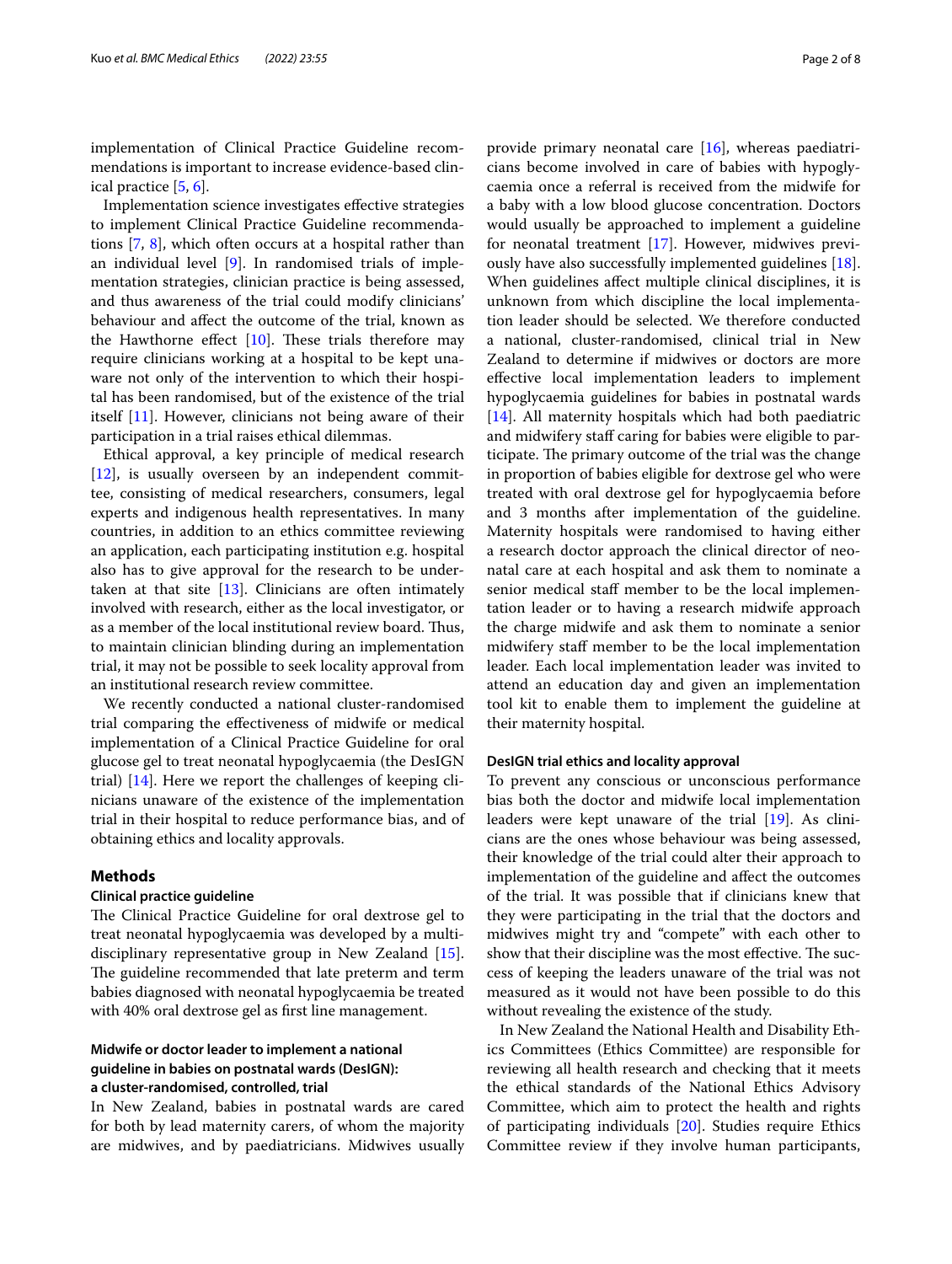the use, collection or storage of human tissue, or the use or disclosure of health information  $[13]$  $[13]$ . The Ethics Committees provide the option of having applications reviewed at either open or closed committee meetings. According to the operational standard for the Ethics committee, it is desirable for these meetings to be open to the public to hold accountability  $[13]$  $[13]$ . However, an open meeting would defeat the purpose of trying to keep doctors and midwives unaware of the randomised trial, and so a closed meeting was requested and granted.

In addition to Ethics Committee approval, locality approval from each of the participating district health boards is required before the study commences. There are 20 district health boards in New Zealand, funded from central government, each in turn is responsible for the funding and provision of health care in their regional areas. Public hospitals are owned and funded by district health boards. Because some doctors or midwives at each hospital would be involved in the trial as the local investigator, or be members of the hospital's research committee which normally reviews applications for locality approval, we requested that the Ethics Committee waive the necessity for the locality approval of the study for the randomisation and implementation phase of the trial, and only require locality approval for the collection of the data on the proportion of eligible babies who were treated with dextrose gel use before and after the guideline implementation. While the Ethics Committee members understood the reasons for keeping clinicians unaware of the trial, they felt unable to give approval for research to happen in hospitals without locality approval, and our request for a waiver was not approved. As an alternative, we were given permission to approach the chief executive officer of each district health board and ask them individually to give consent for their district health board to participate in the randomised trial. The Chair of the Ethics Committee wrote a letter which could be distributed to the chief executive officers giving the rationale for this approach and provide assurance that this had Ethics Committee approval. Once the chief executive officer gave approval, the local implementation leader had been appointed and the guideline implemented [\[14\]](#page-6-13), we could then seek locality approval in the usual way for data collection.

#### **Applications to ethics committee**

To keep clinicians unaware of the randomised trial, it was necessary to make three diferent applications to the Ethics Committee. The first was the original Ethics Committee application for the primary protocol, for which we sought locality approval from the chief executive officer for the randomised trial to take place (15/NTA/31). However, to request locality approval for the data collection, the district health board research offices requested a copy of the original Ethics Committee application. Therefore, it was necessary to submit a second Ethics Committee application (15/NTA/135), fve months after the initial Ethics Committee application, which outlined the details of the implementation and data collection, described only as an audit of oral dextrose implementation, with no details about the randomised trial. In two district health boards the chief executive officer approved the randomised trial, but the research committee declined this second protocol for guideline implementation and data collection. For the district health boards where locality approval for the second protocol was declined, we made a third Ethics Committee application (16/STH/56), twelve months after the initial Ethics Committee application, described only as an audit of oral dextrose gel use, to allow the collection of data about oral dextrose gel use for the trial intention-to-treat analysis. It took 7.5 weeks for the original Ethics Committee application to be approved, 6.5 weeks for the second application and one week for the third application. Overall, it took 13 months from the submission of the frst Ethics Committee application until the approval of the third and fnal application.

# **Results**

We sent out letters to chief executive officers of 20 New Zealand district health boards (representing 28 maternity hospitals) asking for their approval of the randomised trial to be undertaken at their district health board, with a copy of the letter from the Ethics Committee. Of the 20 chief executive officers, 16 gave approval (24 hospitals), three declined (three hospitals) and one chief executive officer did not respond despite two follow-up requests (one hospital) (Fig. [1\)](#page-3-0). Three chief executive officers asked for approval to seek advice in confdence from a medical officer not associated with the care of babies, and we agreed to this. Five chief executive officers responded within 1 week (Fig. [2\)](#page-4-0). Chief executive officer approval took less than 1 month for 10/20 (50%) district health boards and longer than 6 months for 2/20 (10%) district health boards; median (IQR) 16 (6–40) days (Fig. [2](#page-4-0)). Following chief executive officer approval and randomisation we immediately approached each district health board, identifed an implementation leader (either a midwife or a doctor) at each hospital and sought locality approval to implement the guideline and collect data on babies born before and after the implementation of the guideline  $[14]$  $[14]$ . Approval for the implementation of the guideline was given by 14/16 (87.5%) district health boards (Fig. [1](#page-3-0)). Most district health boards responded between 8 and 16 weeks after chief executive officer approval (Fig. [2](#page-4-0)). District health board approval took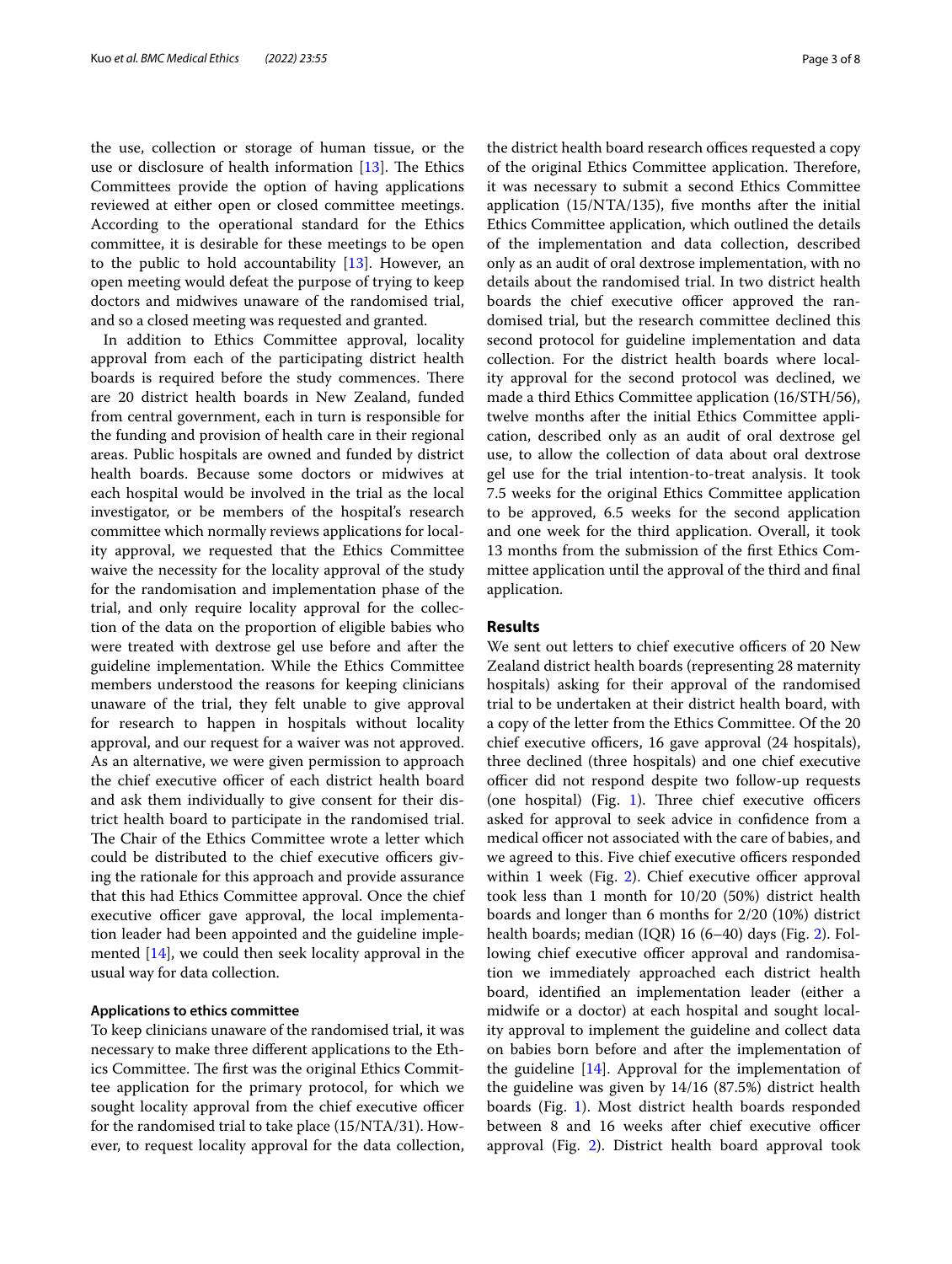

<span id="page-3-0"></span>less than 1 month for 5/21(24%) hospitals and more than 6 months for 3/21(14%) hospitals; median 57 (39–84) days (Fig. [2\)](#page-4-0). Overall, there were 21 diferent locality approval forms to be completed for 27 hospitals, including 5 hospitals asked only to approve collection of audit data.

# **Discussion**

We report the challenges encountered in conducting a national cluster-randomised, implementation trial in which we needed to keep clinicians unaware of the trial to reduce performance bias. It was possible to keep clinicians unaware of the trial's existence by requesting chief executive officer approval for each locality, instead of the standard locality approval through each hospital's research committee. This approach was more efficient and faster than the standard locality approval process. However, two additional ethic applications were required to maintain blinding of the participants, which added signifcant time to the process, taking over a year to complete. Requesting multiple locality approvals for a multicentre trial can be repetitive and consume considerable time.

Implementing a guideline successfully requires efective and evidence-based strategies [[6\]](#page-6-5). Systematic reviews previously have shown that reminders, interactive educational and a multifaceted approach are the most consistently efective strategies, whereas using audit and feedback and local opinion leaders have variable efectiveness to promote behavioural change of health

professionals  $[21, 22]$  $[21, 22]$  $[21, 22]$  $[21, 22]$ . This is the first trial to describe the efectiveness of diferent clinical disciplines in implementing clinical practice guidelines. As the clinicians' behaviour was being assessed, keeping the clinicians unaware of the trial was important as any knowledge of the trial may have introduced an element of competition in their behaviour. This could have biased the outcome of the trial. While previous trials of diferent implementation strategies have not required keeping clinicians unaware of the trial [[23,](#page-6-22) [24\]](#page-6-23), this approach may be necessary if further trials are planned comparing one discipline with another or other interventions where clinician awareness of the trial may alter performance. Ethics committees should consider a process to enable this to happen in a simpler and less time-consuming fashion.

A signifcant challenge was the ethical approval process, which was both time-consuming and complex. As the research committees at each hospital often request the original Ethics Committee application in addition to the approval letter, it was necessary to make three separate, diferent applications to the same ethics committee for the same study to keep clinicians unaware of the existence of the randomised trial. It took a year for the submission and approval of all 3 applications, which signifcantly delayed the completion of the trial. Generally, the non-standard method of gaining locality approval through chief executive officers was more efficient than the standard locality approval process. However, the response times varied widely, with the slowest chief executive officer taking 10 months to reply. In addition,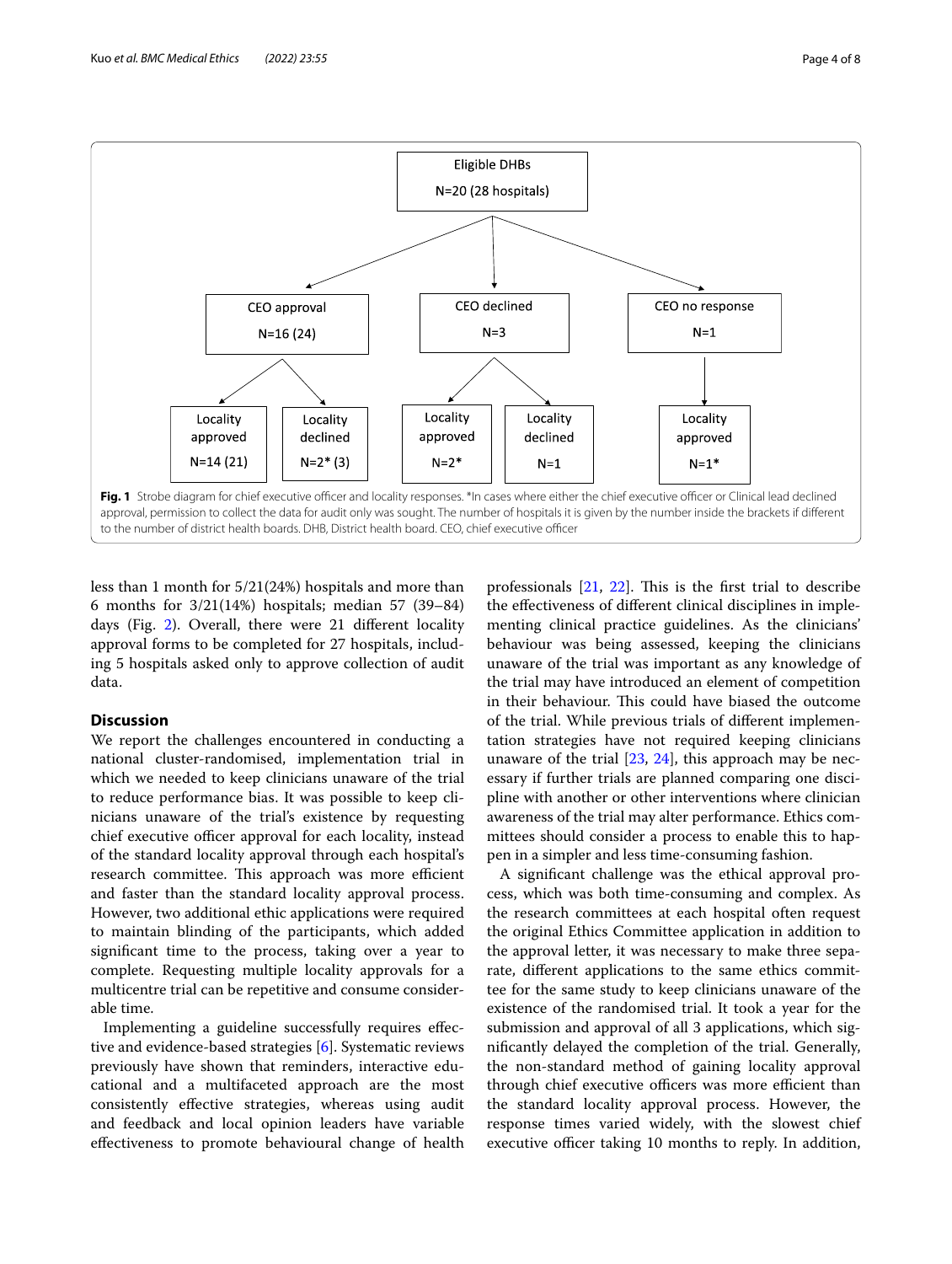

<span id="page-4-0"></span>the long and complicated locality approval process for multi-centre trials was challenging, with multiple different forms asking diferent versions of the same questions; overall, 21 diferent locality approval forms were flled out for 27 hospitals. Similar to our experience, an Australian study has found the majority of the time spent in obtaining ethical and site-specifc approvals for multicentre studies is on repeated and time-consuming tasks, with no added beneft for study design or participant safety [[25](#page-6-24)].

The Declaration of Helsinki outlines a number of ethical principles for medical research involving human subjects, and affirms that research should be "subject to ethical standards that promote and ensure respect of all human subjects and protect their health and rights" [\[12](#page-6-11)]. For research to be ethical, it is generally agreed that individuals should have the freedom to make decisions for themselves about whether they want to participate or withdraw. Thus, research participants need to be fully and accurately informed of what the research entails and

understand the research before any decision is made. However, the clinical staff acting as the implementation leaders in our trial were not informed about their participation in a randomised trial and their consent was not obtained or sought. Instead, they were informed that this study was an implementation audit rather than a randomised trial, which meant that clinicians were deceived about the design of the trial  $[26]$  $[26]$ . There appears to be a mixture of attitudes towards deception in research by both researchers and participants [\[27](#page-6-26)]. However, as the primary aim of our trial was to study behaviour change, participants' knowledge of the trial may have caused bias that could have afected the study outcome; this is a valid reason why consent may not need to be sought [\[20\]](#page-6-19). In addition, this deception was considered not to increase risk to participants who were continuing their usual practice.

It is the duty of health researchers to ensure their research complies with appropriate standards at all times, which includes careful consideration of the ethical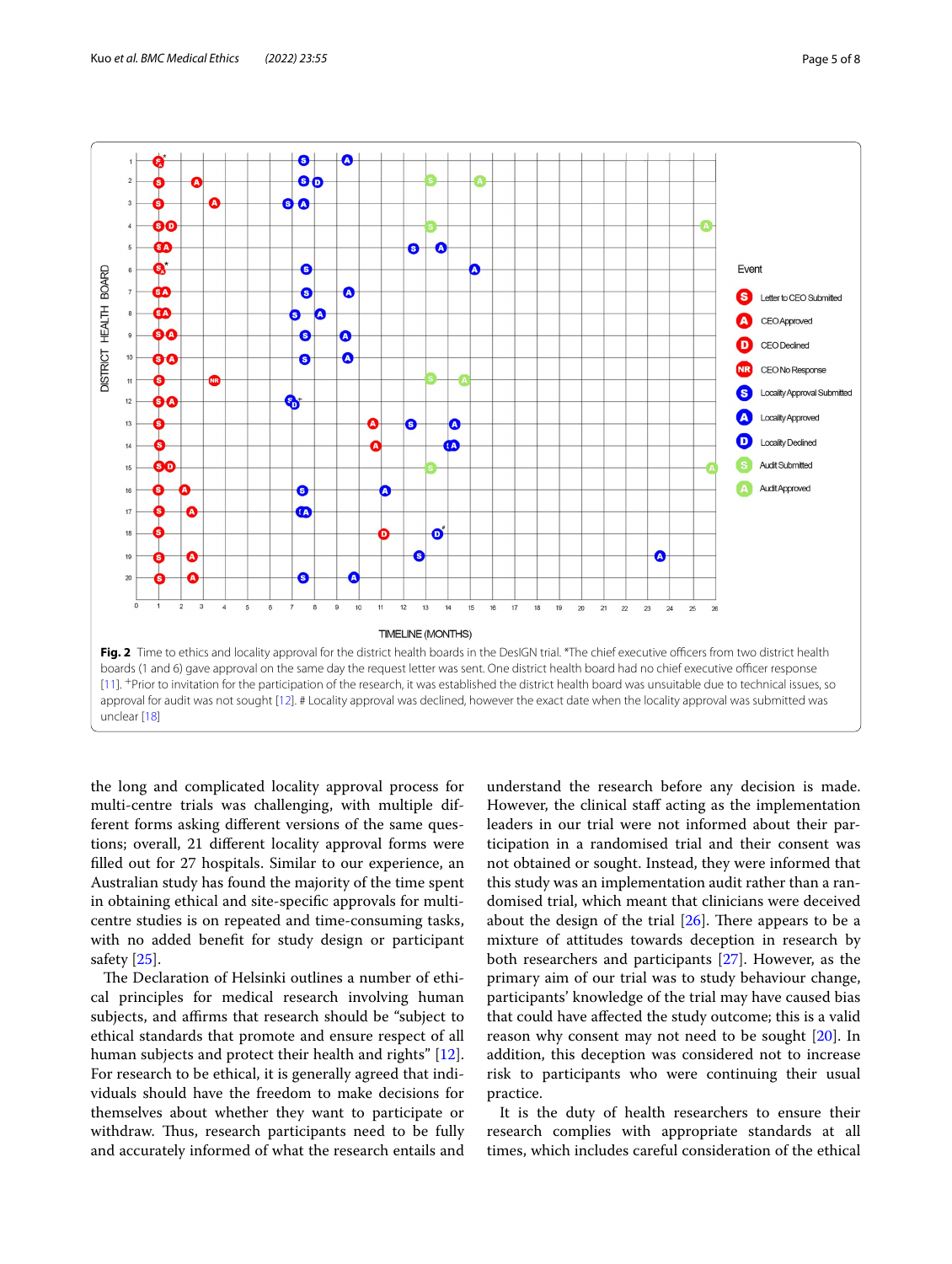aspects of the research [[28](#page-6-27)]. Research involving human subjects should be guided by the cardinal principles of ethics, namely autonomy, non-malefcence, benefcence and justice [[29](#page-6-28)]. In our study design, the key ethical principles to be considered were autonomy and justice. Although full informed consent was not obtained, some degree of autonomy was nevertheless maintained. The implementation leaders approached by the research team at each hospital had the ability to decide to what degree, if at all, to implement the guideline, even if the chief executive officer of the district health board had already given consent. Additionally, although recommended by the study team, it was not compulsory for the implementation leaders from each hospital to be of the allocated discipline. There was a degree of freedom to choose an implementation leader from the other discipline if the clinical leader believed that person to be more efective at implementing the guideline. The risks associated with a lack of autonomy of trial participants were therefore considered to be balanced by the potential beneft of improving health outcomes by informing strategies for implementation of new guidelines in the future.

Justice in clinical research demands equitable resources for participants. As neonatal hypoglycaemia is reported more commonly at maternity hospitals in resource-poor settings [[30](#page-6-29)], effective implementation of the guideline would allow hypoglycaemia to be managed consistently, which may reduce adverse outcomes. However, as the trial was conducted in a developed country, it is unknown if these fndings would also be applicable in a developing country.

Cluster-randomised trials are trials in which groups of subjects are randomly allocated (as opposed to allocation of individual subjects). As a result, there are diferent levels at which consent can be sought which raises new ethical dilemmas [[31\]](#page-6-30). Cluster randomised trials are further divided into individual-cluster and cluster–cluster type, depending on where the intervention is delivered (individual versus a unit). As our primary intervention was targeted at the level of the hospital (cluster–cluster), it was reasonable to seek consent at the level of a 'guardian', who was the chief executive officer in this case, without individual consent  $[32]$  $[32]$ . This approach to gain ethical approval is similar to a previous cluster-randomised implementation trial conducted in the United Kingdom [\[33](#page-7-0)].

The traditional approach to conducting multi-centre randomised trials, which requires investigators to coordinate personnel and resources across diferent centres as well as gaining locality approval from each individual site, can be slow and inefficient  $[34]$  $[34]$ . It would be beneficial to fnd ways to make the ethical application process more efficient, particularly for a national cluster-randomised trial requiring a multi-centre approach. In England, the Health Research Authority Approval was introduced in 2016 to incorporate all approval processes for projectbased research taking place in the National Health Service (NHS), and was further extended to cover Wales in 2018. This streamlined the assessment of governance and legal compliance, with an ethical opinion by a member from the ethics committee, replaced the need for local checks of legal compliance, with only one ethics application needed, and participating NHS organisations only required to confrm their capacity and capability to undertake the study  $[35]$  $[35]$  $[35]$ . A report of the performance was published a year later, which demonstrated a signifcant decrease in time for the ethical approval process [[36\]](#page-7-3).

An alternative approach may be an amendment to the locality forms. Multi-centre studies often require multiple forms to be completed to seek locality approval, with each site using diferent forms, asking diferent versions of the same questions. This proved to be time-consuming with no clear additional benefit. It would be more efficient to have a single standard locality approval application form. If necessary, diferent hospitals could have site-specifc questions added.

A limitation of this study is that it describes the human research ethics approval system in New Zealand, which may be diferent in other countries with diferent regulatory requirements.

#### **Conclusions**

Despite the ethical and logistical challenges, it was possible to conduct a randomised trial in New Zealand in which the clinicians involved were unaware of its existence to reduce the risk of bias. However, ethics approval processes can be infexible and complicated and could be facilitated by having a standardised approach to locality approval to save time and effort.

#### **Abbreviations**

Ethics Committee: National Health and Disability Ethics Committees; DesIGN trial: Midwife or doctor leader to implement a national guideline in babies on postnatal wards: a cluster-randomised, controlled, trial.

#### **Acknowledgements**

Not applicable.

#### **Author contributions**

JA conceived and designed the study and led the acquisition and interpretation of data. JK analysed the data and drafted the manuscript. CC, SW and JH contributed to the design of the study, interpretation of the data and revision of the manuscript. All the authors have approved the submitted version.

### **Funding**

This work was supported by Gravida: National Centre for Growth and Development, Grant Number STF-14-04. The funder had no role in the study design, and had no role in collection, management, analysis and interpretation of the data; writing the report or the decision to submit a report for publication.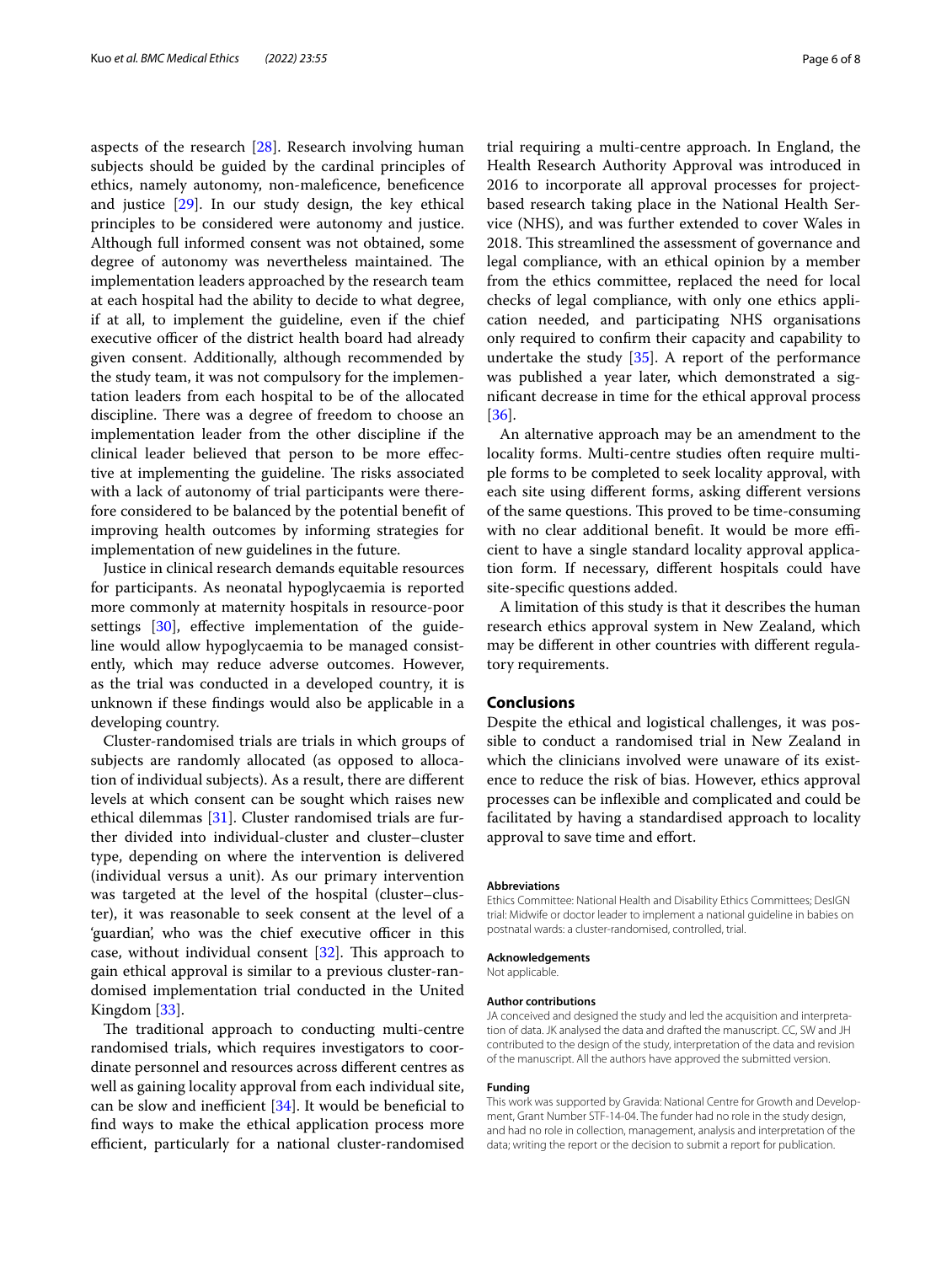# **Availability of data and materials**

Published data are available to approved researchers under the data sharing arrangements provided by the Clinical Data Research Hub, based at the Liggins Institute, University of Auckland ([https://wiki.auckland.ac.nz/resea](https://wiki.auckland.ac.nz/researchhub) [rchhub](https://wiki.auckland.ac.nz/researchhub)). Metadata, along with instructions for data access, are available at the University of Auckland's research data repository, Figshare ([https://auckland.](https://auckland.figshare.com) [fgshare.com](https://auckland.figshare.com)). Data access requests are to be submitted to Data Access Committee via researchhub@auckland.ac.nz. De-identifed published data will be shared with researchers who provide a methodologically sound proposal and have appropriate ethical and institutional approval. Researchers must sign and adhere to the Data Access Agreement that includes a commitment to using the data only for the specifed proposal, to refrain from any attempt to identify individual participants, to store data securely and to destroy or return the data after completion of the project. The Hub reserves the right to charge a fee to cover the costs of making data available, if required.

# **Declarations**

#### **Ethics approval and consent to participate**

Ethics approval was obtained from the New Zealand Health and Disability Ethics Committee (15/NTA/31). The study protocol was carried out in accordance with the Declaration of Helsinki. Written informed consent was obtained from the chief executive officer or research office of each hospital.

#### **Consent for publication**

Not applicable.

#### **Competing interests**

The authors declare that they have no competing interests.

#### **Author details**

<sup>1</sup> Department of Paediatrics: Child and Youth Health, University of Auckland, Auckland Mail Centre, PO BOX 92019, Auckland, New Zealand. <sup>2</sup> Faculty of Science, University of Auckland, Auckland, New Zealand. <sup>3</sup> Liggins Institute, University of Auckland, Auckland, New Zealand.

# Received: 27 April 2021 Accepted: 17 May 2022<br>Published online: 30 May 2022

#### **References**

- <span id="page-6-0"></span>1. Feuerstein M, Hartzell M, Rogers HL, Marcus SC. Evidence-based practice for acute low back pain in primary care: patient outcomes and cost of care. Pain. 2006;124(1–2):140–9.
- <span id="page-6-1"></span>2. Wapner RJ, Gyamf-Bannerman C, Thom EA. What we have learned about antenatal corticosteroid regimens. Semin Perinatol. 2016;40(5):291–7.
- <span id="page-6-2"></span>3. Gotham HJ. Advancing the implementation of evidence-based practices into clinical practice: How do we get there from here? Prof Psychol Res Pract. 2006;37(6):606–13.
- <span id="page-6-3"></span>4. Institute of Medicine. Clinical Practice Guidelines: Directions for a New Program. National Academy Press. 1990.
- <span id="page-6-4"></span>5. Grimshaw JM, Russell IT. Efect of clinical guidelines on medical practice: a systematic review of rigorous evaluations. Lancet. 1993;342(8883):1317–22.
- <span id="page-6-5"></span>6. Grol R. Beliefs and evidence in changing clinical practice. BMJ. 1997;315:418–21.
- <span id="page-6-6"></span>7. Grimshaw J, Freemantle N, Wallace S, Russell I, Hurwitz B, Watt I, et al. Developing and implementing clinical practice guidelines. Qual Health Care. 1995;4(1):55–64.
- <span id="page-6-7"></span>8. Gagliardi AR, Alhabib S. Trends in guideline implementation: a scoping systematic review. Implement Sci. 2015;10:54.
- <span id="page-6-8"></span>9. Dey P, Simpson CWR, Collins SI, Hodgson G, Dowrick CF, Simison AJM, et al. Implementation of RCGP guidelines for acute low back pain: a cluster randomised controlled trial. Br J Gen Pract. 2004;54(498):33–7.
- <span id="page-6-9"></span>10. Machol RE. The Hawthrone effect. Interfaces (Providence). 1975;5(2):31-3.
- <span id="page-6-10"></span>11. Lau BD, Shafer DL, Hobson DB, Yenokyan G, Wang J, Sugar EA, et al. Efectiveness of two distinct web-based education tools for bedside nurses on medication administration practice for venous thromboembolism prevention: a randomized clinical trial. PLoS ONE. 2017;12(8): e0181664.
- <span id="page-6-11"></span>12. World Medical Association. DECLARATION OF HELSINKI – ETHICAL PRINCIPLES FOR MEDICAL INOVLING HUMAN SUBJECTS [Internet]. World Medical Association. 2018. [https://www.wma.net/policies-post/wma](https://www.wma.net/policies-post/wma-declaration-of-helsinki-ethical-principles-for-medical-research-involving-human-subjects/)[declaration-of-helsinki-ethical-principles-for-medical-research-involving](https://www.wma.net/policies-post/wma-declaration-of-helsinki-ethical-principles-for-medical-research-involving-human-subjects/)[human-subjects/](https://www.wma.net/policies-post/wma-declaration-of-helsinki-ethical-principles-for-medical-research-involving-human-subjects/)
- <span id="page-6-12"></span>13. Ministry of Health. Standard Operating Procedures for Health and Disability Ethics Committees. Wellington [Internet]. 2014. [https://ethics.health.](https://ethics.health.govt.nz/operating-procedures) [govt.nz/operating-procedures](https://ethics.health.govt.nz/operating-procedures)
- <span id="page-6-13"></span>14. Alsweiler JM, Crowther CA, Harding JE. Midwife or doctor local opinion leader to implement a national guideline in babies on postnatal wards (DesIGN): protocol of a cluster-randomised, blinded, controlled trial. BMJ Open. 2017;7(11): e017516.
- <span id="page-6-14"></span>15. Alsweiler JM, Harding J, Crowther C, Woodall SM. "The Oral Dextrose Gel to Treat Neonatal Hypoglycaemia Clinical Practice Guidelines" Panel. Oral dextrose gel to treat neonatal hypoglycaemia: Clinical Practice Guidelines. Auckland: University of Auckland; 2015. Report No.: [http://hdl.](http://hdl.handle.net/2292/26266) [handle.net/2292/26266.](http://hdl.handle.net/2292/26266)
- <span id="page-6-15"></span>16. Bartholomew K, Morton SMB, Atatoa Carr PE, Bandara DK, Grant CC. Provider engagement and choice in the Lead Maternity Carer System: evidence from growing up in New Zealand. Aust New Zeal J Obstet Gynaecol. 2015;55(4):323–30.
- <span id="page-6-16"></span>17. Horbar JD, Carpenter JH, Buzas J, Soll RF, Suresh G, Bracken MB, et al. Collaborative quality improvement to promote evidence based surfactant for preterm infants: a cluster randomised trial. BMJ. 2004;329(7473):1004.
- <span id="page-6-17"></span>18. Martis R, Stufkens J. The New Zealand/Aotearoa baby-friendly hospital initiative implementation journey: Piki Ake Te Tihi - "Strive for excellence." J Hum Lact. 2013;29(2):140–6.
- <span id="page-6-18"></span>19. Day SJ, Altman DG. Blinding in clinical trials and other studies. BMJ. 2000;321(7259):504.
- <span id="page-6-19"></span>20. National Ethics Advisory Committee. National Ethical Standards for Health and Disability Research and Quality Improvement. Wellington: Ministry of Health. 2019.
- <span id="page-6-20"></span>21. Grimshaw JM, Shirran L, Thomas R, Mowatt G, Fraser C, Bero L, et al. Changing provider behavior: an overview of systematic reviews of interventions. Med Care. 2001;39(8 Suppl 2):II2-45.
- <span id="page-6-21"></span>22. Bero LA, Grilli R, Grimshaw JM, Harvey E, Haines A, Donald A. Closing the gap between research and practice: an overview of systematic reviews of interventions to promote the implementation of research fndings. BMJ. 1998;317:465.
- <span id="page-6-22"></span>23. Woiski MD, Hermens RPMG, Middeldorp JM, Kremer JA, Marcus MA, Wouters MGAJ, et al. Haemorrhagia post partum; an implementation study on the evidence-based guideline of the Dutch Society of Obstetrics and Gynaecology (NVOG) and the MOET (Managing Obstetric Emergencies and Trauma-course) instructions; the Fluxim study. BMC Pregnancy Childbirth. 2010;10(1):1–5.
- <span id="page-6-23"></span>24. Fine MJ, Stone RA, Lave JR, Hough LJ, Obrosky DS, Mor MK, et al. Implementation of an evidence-based guideline to reduce duration of intravenous antibiotic therapy and length of stay for patients hospitalized with community-acquired pneumonia: a randomized controlled trial. Am J Med. 2003;115(5):343–51.
- <span id="page-6-24"></span>25. Barnett AG, Campbell MJ, Shield C, Farrington A, Hall L, Page K, et al. The high costs of getting ethical and site-specifc approvals for multi-centre research. Res Integr Peer Rev. 2016;1(1):1–7.
- <span id="page-6-25"></span>26. Miller FG, Kaptchuk TJ. Deception of subjects in neuroscience: an ethical analysis. J Neurosci. 2008;28(19):4841–3.
- <span id="page-6-26"></span>27. Hertwig R, Ortmann A. Deception in experiments: revisiting the arguments in its defense. Ethics Behav. 2008;18(1):59–92.
- <span id="page-6-27"></span>28. New Zealand Health and Disability Commissioner. Code of Health and Disability Services Consumers' Rights. Health and Disability Commissioner (Code of Health and Disability Services Consumers' Rights) Regulations. 1996.
- <span id="page-6-28"></span>29. Beauchamp TL, Childress JF. Principles of biomedical ethics. 1st ed. New York: Oxford University Press; 1979.
- <span id="page-6-29"></span>30. Anderson S, Shakya KN, Shrestha LN, Costello AM. Hypoglycaemia: a common problem among uncomplicated newborn infants in Nepal. J Trop Pediatr. 1993;39(5):273–7.
- <span id="page-6-30"></span>31. Hutton JL. Are distinctive ethical principles required for cluster randomized controlled trials? Stat Med. 2001;20(3):473–88.
- <span id="page-6-31"></span>32. Edwards SJL, Braunholtz DA, Lilford RJ, Stevens AJ. Ethical issues in the design and conduct of cluster randomised controlled trials. BMJ. 1999;318(7195):1407–9.